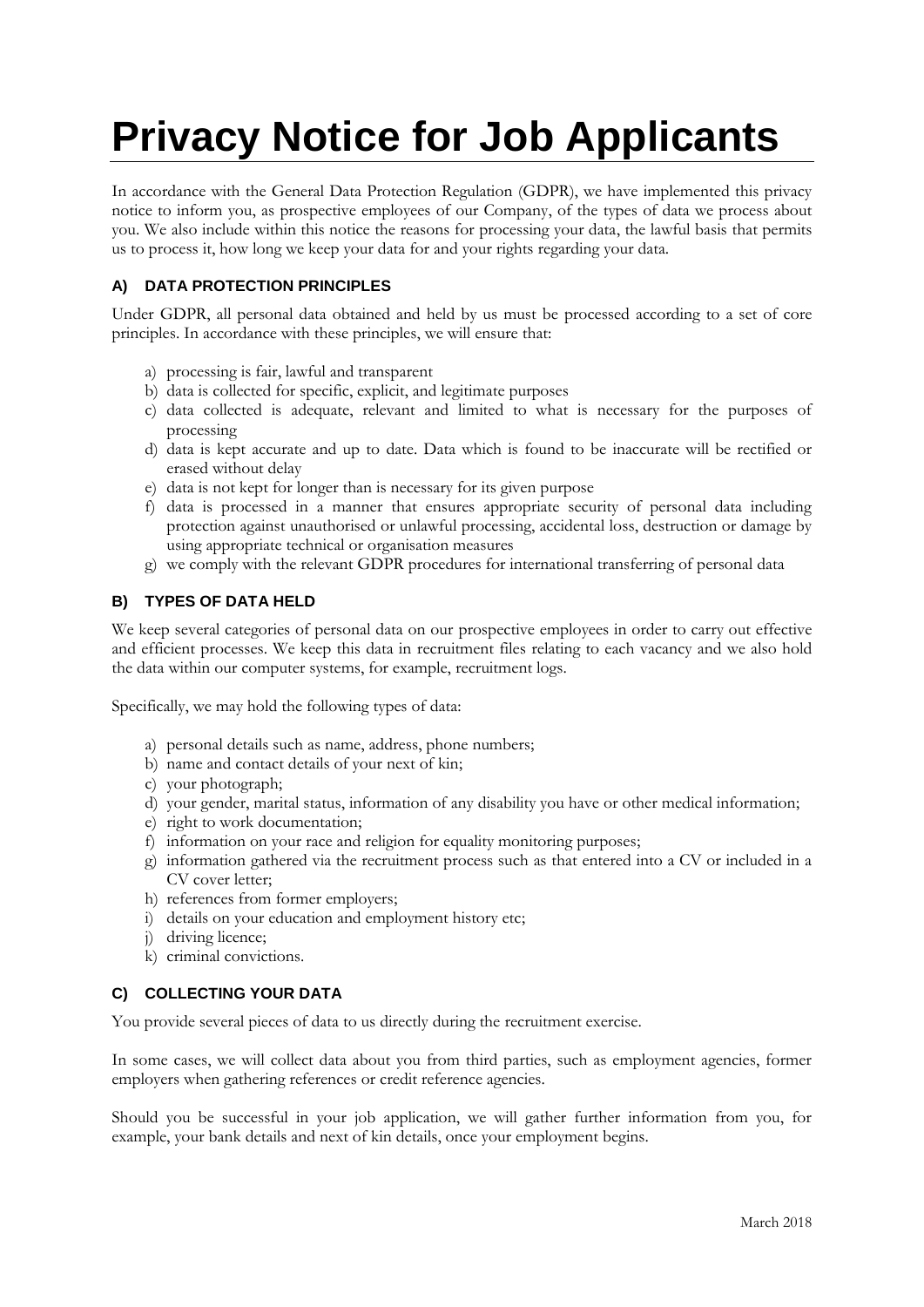# **D) LAWFUL BASIS FOR PROCESSING**

The law on data protection allows us to process your data for certain reasons only.

The information below categorises the types of data processing we undertake and the lawful basis we rely on.

| Activity requiring your data                     | Lawful basis             |
|--------------------------------------------------|--------------------------|
| Carrying out checks in relation to your right to | Legal obligation         |
| work in the UK                                   |                          |
| Making reasonable adjustments for disabled       | Legal obligation         |
| employees                                        |                          |
| Making recruitment decisions in relation to both | Our legitimate interests |
| initial and subsequent employment e.g. promotion |                          |
| Making decisions about salary and other benefits | Our legitimate interests |
| Making decisions about contractual benefits to   | Our legitimate interests |
| provide to you                                   |                          |
| Assessing training needs                         | Our legitimate interests |
| Dealing with legal claims made against us        | Our legitimate interests |
| Preventing fraud                                 | Our legitimate interests |

### **E) SPECIAL CATEGORIES OF DATA**

Special categories of data are data relating to your:

- a) health
- b) sex life
- c) sexual orientation
- d) race
- e) ethnic origin
- f) political opinion
- g) religion
- h) trade union membership
- i) genetic and biometric data.

We carry out processing activities using special category data:

- a) for the purposes of equal opportunities monitoring
- b) to determine reasonable adjustments

Most commonly, we will process special categories of data when the following applies:

- a) you have given explicit consent to the processing
- b) we must process the data in order to carry out our legal obligations
- c) we must process data for reasons of substantial public interest
- d) you have already made the data public.

### **F) FAILURE TO PROVIDE DATA**

Your failure to provide us with data may mean that we are unable to fulfil our requirements for entering into a contract of employment with you. This could include being unable to offer you employment, or administer contractual benefits.

### **G) CRIMINAL CONVICTION DATA**

We will only collect criminal conviction data where it is appropriate given the nature of your role and where the law permits us. This data will usually be collected at the recruitment stage, however, may also be collected during your employment. We use criminal conviction data to determine your suitability, or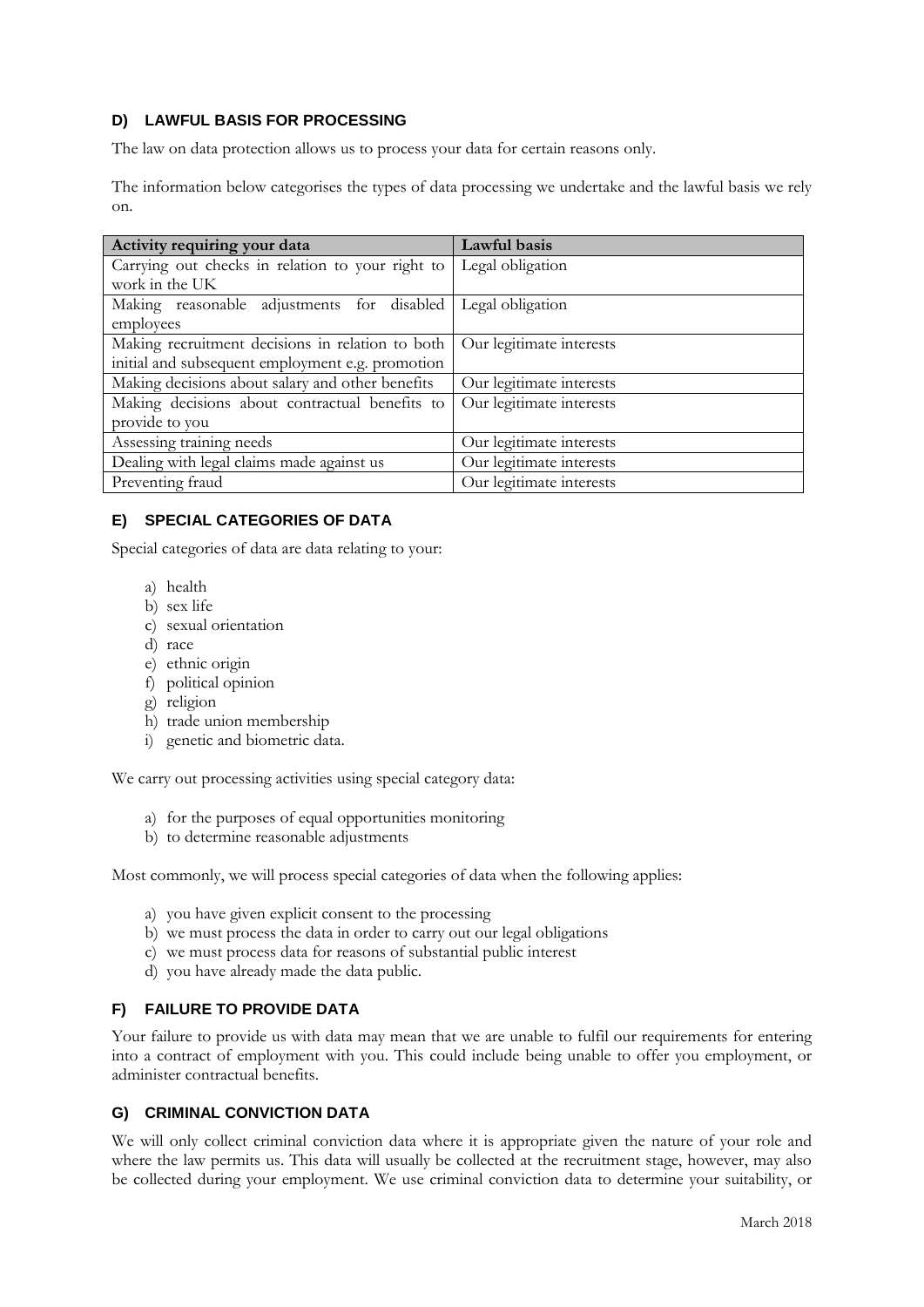your continued suitability for the role. We rely on the lawful basis of Rehabilitation of Offenders Act 1974 to process this data.

#### **H) WHO WE SHARE YOUR DATA WITH**

Employees within our company who have responsibility for recruitment will have access to your data which is relevant to their function. All employees with such responsibility have been trained in ensuring data is processing in line with GDPR.

At the point of application no data is shared with third parties unless an external recruitment company is used. If this is the case candidates will be advised via the advertisement accordingly.

Should your application be successful we may share your data with third parties such as Payroll/Pension providers to comply with a legal obligation upon us. We have a data processing agreement in place with such third parties to ensure data is not compromised. Third parties must implement appropriate technical and organisational measures to ensure the security of your data.

We do not share your data with bodies outside of the European Economic Area.

#### **I) PROTECTING YOUR DATA**

We are aware of the requirement to ensure your data is protected against accidental loss or disclosure, destruction and abuse. We have implemented processes to guard against such.

#### **J) RETENTION PERIODS**

We only keep your data for as long as we need it for, which, in relation to unsuccessful candidates, is six months to a year.

If your application is not successful and we have not sought consent or you have not provided consent upon our request to keep your data for the purpose of future suitable job vacancies, we will keep your data for six months once the recruitment exercise ends.

If we have sought your consent to keep your data on file for future job vacancies, and you have provided consent, we will keep your data for nine months once the recruitment exercise ends. At the end of this period, we will delete or destroy your data, unless you have already withdrawn your consent to our processing of your data in which case it will be deleted or destroyed upon your withdrawal of consent.

Where you have provided consent to our use of your data, you also have the right to withdraw that consent at any time. This means that we will stop processing your data and there will be no consequences of withdrawing consent.

If your application is successful, your data will be kept and transferred to the systems we administer for employees. We have a separate privacy notice for employees, which will be provided to you.

## **K) YOUR RIGHTS**

You have the following rights in relation to the personal data we hold on you:

- a) the right to be informed about the data we hold on you and what we do with it;
- b) the right of access to the data we hold on you. We operate a separate Subject Access Request policy and all such requests will be dealt with accordingly;
- c) the right for any inaccuracies in the data we hold on you, however they come to light, to be corrected. This is also known as 'rectification';
- d) the right to have data deleted in certain circumstances. This is also known as 'erasure';
- e) the right to restrict the processing of the data;
- f) the right to transfer the data we hold on you to another party. This is also known as 'portability';